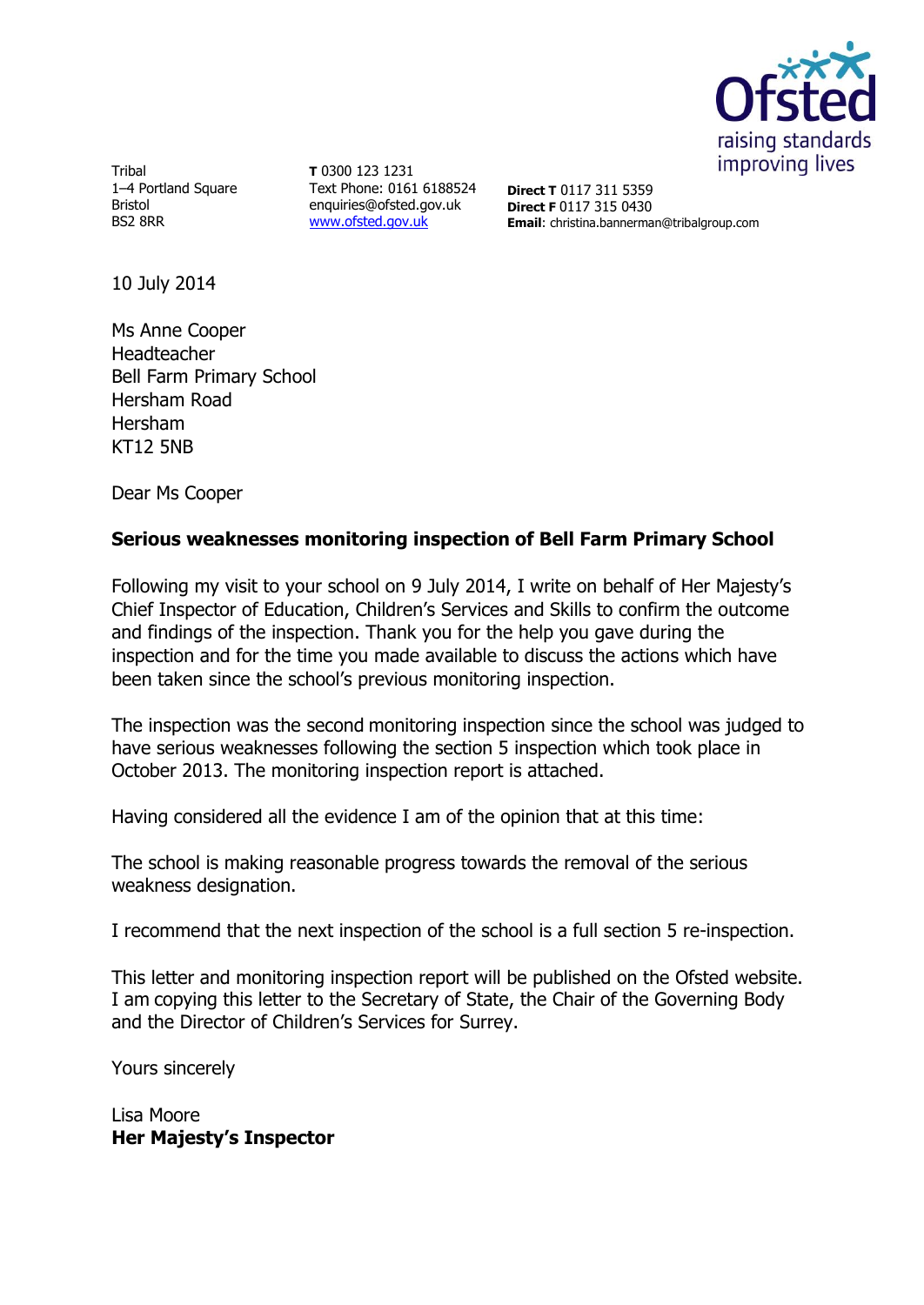# **Annex**



### **The areas for improvement identified during the inspection which took place in October 2013**

- Improve the quality of teaching to good or better so as to raise attainment for all groups of pupils, by:
	- making sure teachers use information about pupils effectively so that all parts of the lesson, including the introduction, are precisely matched to the needs of all the pupils in the class
	- $-$  ensuring all teachers are flexible enough in their planning to adapt activities to meet learners' emerging needs within the lesson, so that all are constantly challenged and supported
	- ensuring teachers deploy teaching assistants well throughout all parts of the lesson
	- improving pupils' attitudes to learning and ensuring they tackle written work quickly
	- ensuring the new marking system is used consistently well to help pupils to improve, especially making sure pupils have opportunities to respond to the teacher's advice.
- Rapidly improve progress in mathematics for all pupils, especially those supported by pupil premium, by:
	- making sure the mathematics programmes of work are sufficiently challenging and cover all required areas
	- ensuring teachers' planning of mathematics lessons moves pupils more quickly beyond basic calculations
	- providing more opportunities for pupils to apply their number skills in problem-solving activities and to work by themselves to find their own ways to solve problems
	- $-$  ensuring that pupils for whom the school receives pupil premium funding are given effective support to fill any gaps in their basic understanding and so rapidly catch up with their peers.
- **IMPROPED EXAMPLE A** Improve leadership and management by:
	- $-$  checking the impact of new initiatives to improve the quality of teaching and increase the rates of pupils' progress to ensure they are effective
	- strengthening the way that all senior leaders, especially new middle leaders, work with staff to improve the quality of teaching and learning, lift pupils' progress and raise standards more quickly
	- ensuring governors hold the school fully to account for its performance.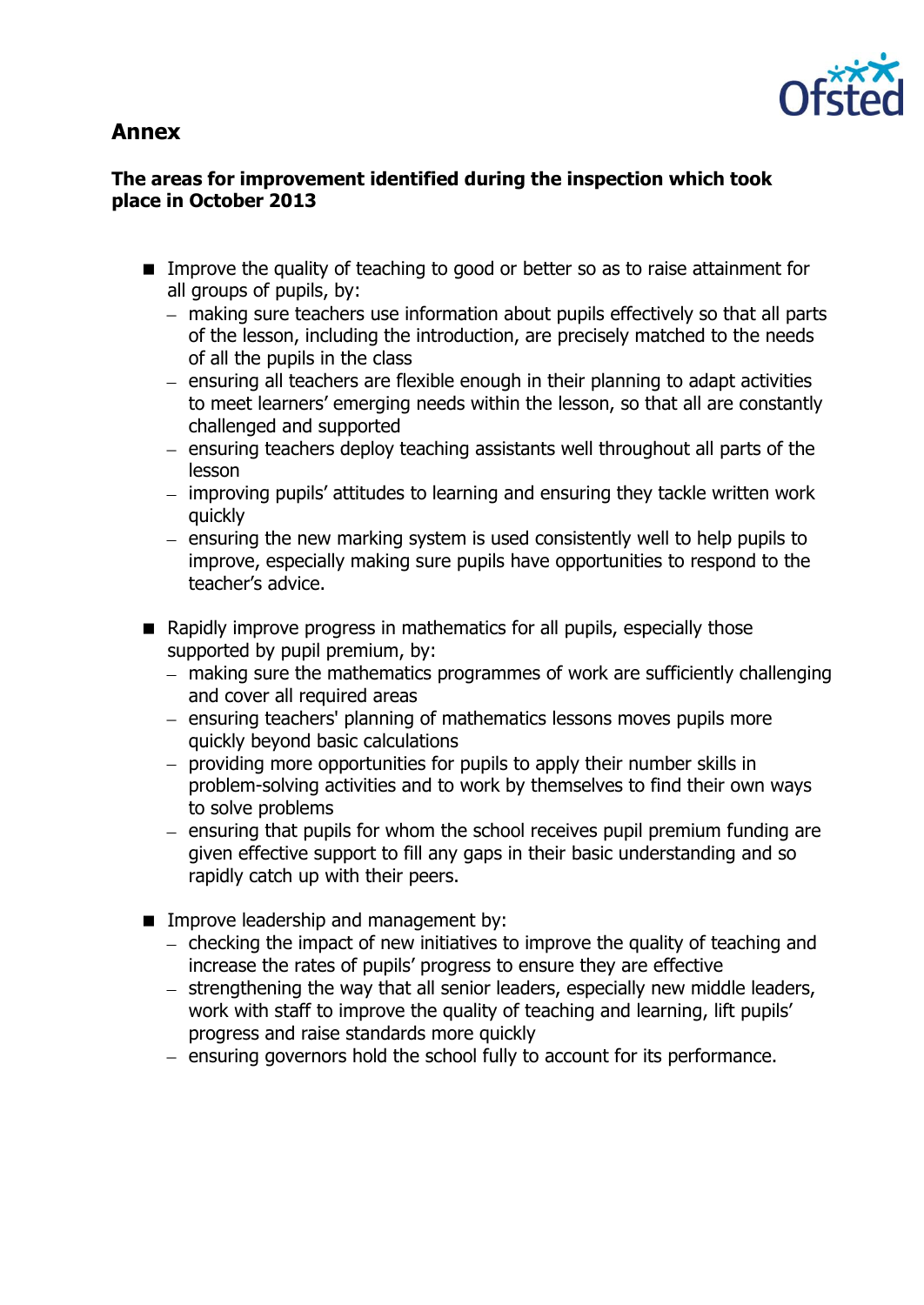

## **Report on the second monitoring inspection on 9 July 2014**

## **Evidence**

The inspector observed the school's work, scrutinised documents and met with the headteacher, senior and middle leaders, the Chair of the Governing Body, and a representative from the local authority. Twelve lessons were observed jointly with the headteacher. The inspector talked to a group of pupils and looked at examples of pupils' writing and mathematics workbooks. During the inspection, Year 6 pupils were out of school on a trip. The inspection was undertaken to consider the school's work to improve the three main areas identified at the time of the section 5 inspection.

### **Context**

Since the last monitoring inspection, one teacher has gone on maternity leave and one teacher has left the school. Both posts have been filled by supply teachers this term. One of these vacancies has been filled by the appointment of a permanent teacher for September.

### **The quality of leadership and management at the school**

Senior leaders are tackling school improvement with determination and commitment. Staff support the changes that have been made and there is a shared sense of ambition and higher expectation. The school's leaders have a good understanding of the school's strengths and what needs to be done to make further improvements. Recent unvalidated Key Stage 2 results show pupils are making better progress in reading, writing and mathematics. The gap between the attainment of pupils eligible for free school meals and others is closing, and in many year groups these pupils are doing better than their classmates.

Senior leaders have rightly made improving the quality of teaching a priority. There is now much teaching that is good and some that is outstanding. Teachers have benefited from a range of training and support, including collaborative work with local good and outstanding schools.

The previous inspection identified mathematics as a key area for improvement. Valuable training, the adoption of a consistent teaching approach across the school and effective leadership have resulted in significant improvements in the achievement of pupils in mathematics.

Senior leaders are establishing better communication with parents and carers, for example through subject-specific workshops for parents and carers and a weekly newsletter.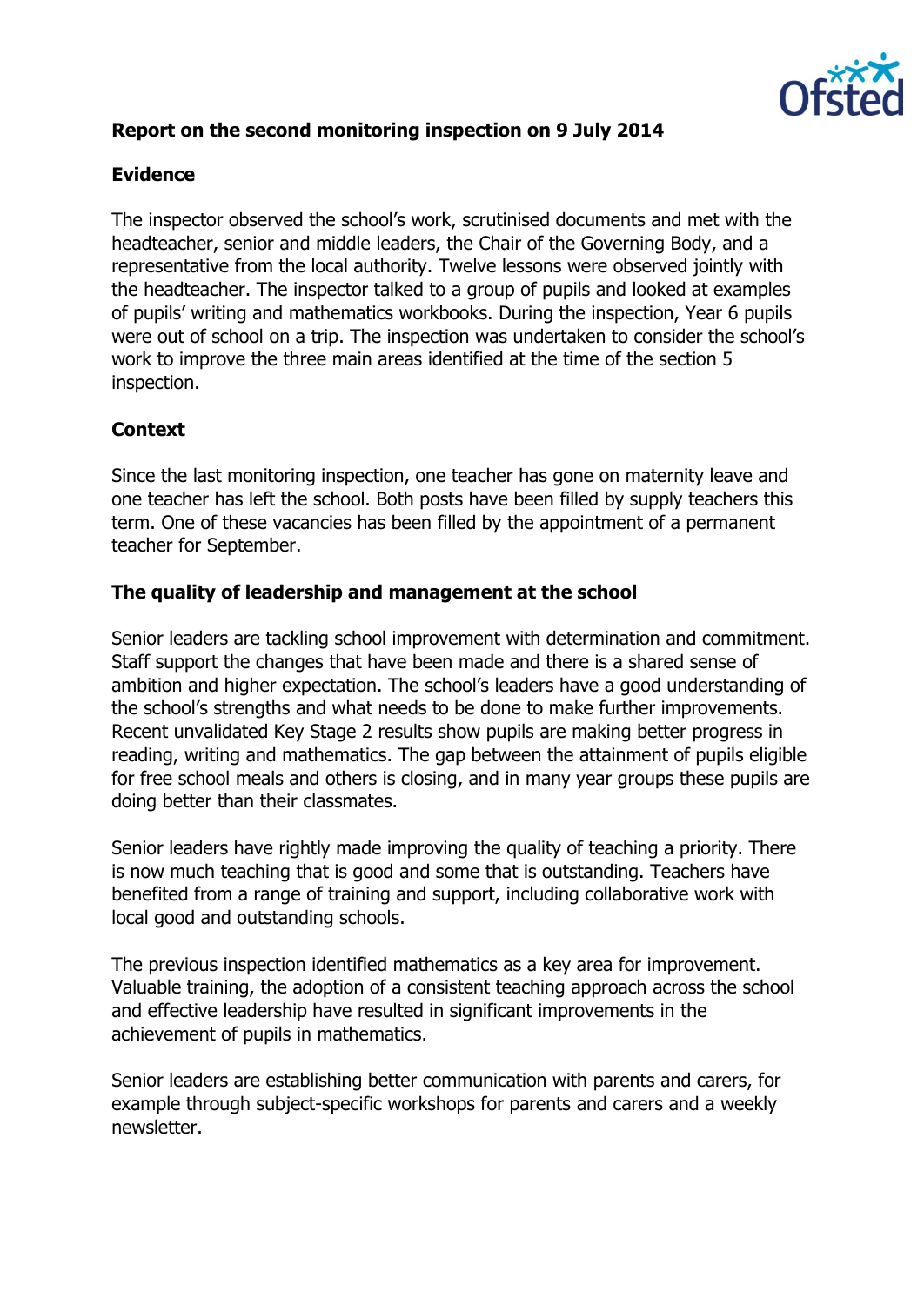

Governors have a good understanding of the information about the school, for example the levels of pupils' achievement, and are asking more challenging questions of senior leaders in order to hold them to account more effectively. Members of the governing body are linked to key areas of development and are making more frequent visits to the school. This is giving them a better understanding of the school's progress.

#### **Strengths in the school's approaches to securing improvement:**

- Senior leaders frequently carry out a range of checks on the impact of improvements on pupils' progress, for example, through classroom observations and looking at work in pupils' books. The results of this work are thoroughly checked and teachers are given useful feedback for improvement.
- Subject leaders are taking increasing responsibility for monitoring and evaluating the quality of teaching in their areas. Their skills have been developed through a range of effective training and support. These leaders have arranged useful links with other local schools and delivered in-school training to enable teachers to improve their practice.
- Marking and feedback given to pupils have improved. Work is generally marked frequently and clear guidance is given to pupils for their next steps in learning. Pupils generally respond well to these comments and make improvements in future pieces of work.
- $\blacksquare$  Expectations of what pupils can achieve have been raised. As a result, classroom activities present a greater level of challenge and pupils settle to written work quickly and purposefully.
- Teachers are becoming more confident in making accurate checks of pupils' understanding and then adapting their approach to meet pupils' needs. Teachers and teaching assistants frequently use effective questioning to explore pupils' thinking and address their misconceptions.
- Information about pupils' progress is collected each half term. Teachers are using this information effectively to plan activities that meet the needs of a range of pupils. In the mathematics lessons observed during this inspection, pupils were engaged in a variety of tasks pitched at a range of abilities.
- Pupils are developing a greater range of mathematical skills. Pupils are encouraged more often to solve problems and to explain their thinking. As a result, many pupils are able to think around more difficult and varied mathematical problems and apply their knowledge to find solutions.
- Teaching assistants have benefited from useful training and are taking an active role in all parts of lessons to challenge and support pupils. The school has taken part in a project with the Institute of Education to audit the use of teaching assistants across the school. As a result, the deployment of teaching assistants is more closely linked to their skills. From September teaching assistants will specialise in a particular subject for part of their timetable.